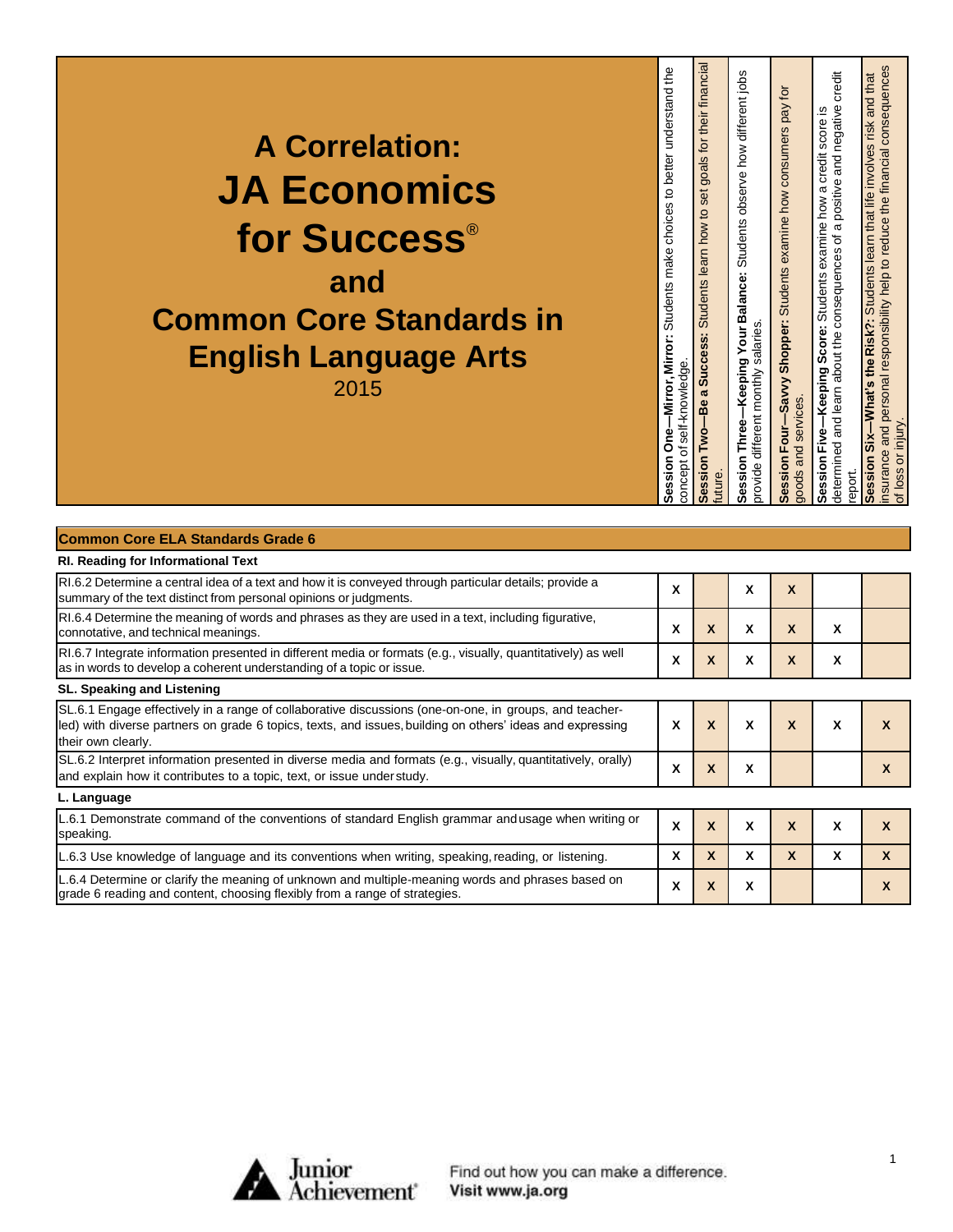| <b>A Correlation:</b><br><b>JA Economics</b><br>for Success®<br>and<br><b>Common Core Standards in</b><br><b>English Language Arts</b><br>2015 | -Mirror, Mirror: Students make choices to better understand the<br>self-knowledge<br>sion One<br>đ<br>concept<br>နိမ် | for their financia<br>goals<br>set<br>learn how to<br><b>Students</b><br>S<br>Ŵ,<br><b>Succe</b><br>$\boldsymbol{\sigma}$<br><u>Μ</u><br>Session<br>uture | -Keeping Your Balance: Students observe how different jobs<br>provide different monthly salaries<br>Session Three- | Savvy Shopper: Students examine how consumers pay for<br>goods and services<br>Session Four- | credit<br>a positive and negative<br>examine how a credit score is<br>determined and learn about the consequences of<br><b>Students</b><br>-Keeping Score:<br>Session Five<br>report | $\omega$<br>nsurance and personal responsibility help to reduce the financial consequence<br>Six-What's the Risk?: Students learn that life involves risk and that<br>of loss or injury<br><b>Session</b> |
|------------------------------------------------------------------------------------------------------------------------------------------------|-----------------------------------------------------------------------------------------------------------------------|-----------------------------------------------------------------------------------------------------------------------------------------------------------|--------------------------------------------------------------------------------------------------------------------|----------------------------------------------------------------------------------------------|--------------------------------------------------------------------------------------------------------------------------------------------------------------------------------------|-----------------------------------------------------------------------------------------------------------------------------------------------------------------------------------------------------------|
| <b>Common Core ELA Standards Grade 7</b><br><b>DI</b> Reading for Informational Toyt                                                           |                                                                                                                       |                                                                                                                                                           |                                                                                                                    |                                                                                              |                                                                                                                                                                                      |                                                                                                                                                                                                           |

| RI. Reading for informational Text                                                                                                                                                                                                       |   |   |   |   |   |   |
|------------------------------------------------------------------------------------------------------------------------------------------------------------------------------------------------------------------------------------------|---|---|---|---|---|---|
| RI.7.2 Determine two or more central ideas in a text and analyze their development over the course of the<br>text; provide an objective summary of the text.                                                                             | X |   | x | X |   |   |
| RI.7.4 Determine the meaning of words and phrases as they are used in a text, including figurative,<br>connotative, and technical meanings; analyze the impact of a specific word choice on meaning and tone.                            | X | X | x | X | A |   |
| SL. Speaking and Listening                                                                                                                                                                                                               |   |   |   |   |   |   |
| SL.7.1 Engage effectively in a range of collaborative discussions (one-on-one, in groups, and teacher-led)<br>with diverse partners on grade 7 topics, texts, and issues, building on others' ideas and expressing their own<br>clearly. | X | X | x | X | x | X |
| SL.7.2 Analyze the main ideas and supporting details presented in diverse media and formats (e.g., visually,<br>quantitatively, orally) and explain how the ideas clarify a topic, text, or issue under study.                           | X | X | X |   |   | X |
| L. Language                                                                                                                                                                                                                              |   |   |   |   |   |   |
| L.7.1 Demonstrate command of the conventions of standard English grammar and usage when writing or<br>speaking.                                                                                                                          | X | X | x | X | x | X |
| L.7.3 Use knowledge of language and its conventions when writing, speaking, reading, or listening.                                                                                                                                       | X | X | x | X | x | X |
| L.7.4 Determine or clarify the meaning of unknown and multiple-meaning words and phrases based on grade<br>7 reading and content, choosing flexibly from a range of strategies.                                                          | X | X | x | X | x |   |

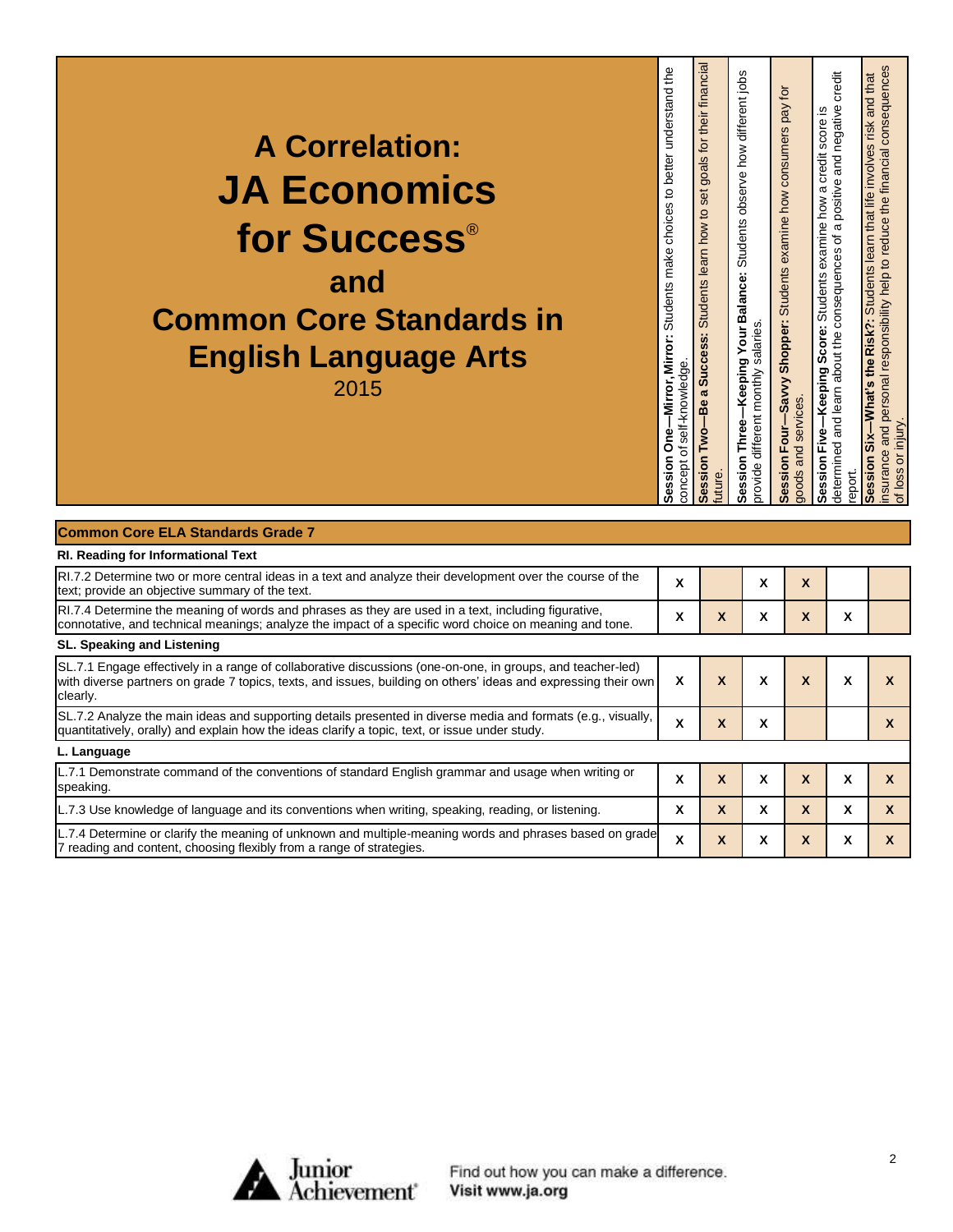|--|

| <b>RI. Reading for Informational Text</b>                                                                                                                                                                                                                        |        |              |   |              |   |  |
|------------------------------------------------------------------------------------------------------------------------------------------------------------------------------------------------------------------------------------------------------------------|--------|--------------|---|--------------|---|--|
| RI.8.2 Determine a central idea of a text and analyze its development over the course of the text, including<br>lits relationship to supporting ideas; provide an objective summary of the text.                                                                 | A      |              | χ | X            |   |  |
| RI.8.4 Determine the meaning of words and phrases as they are used in a text, including figurative,<br>connotative, and technical meanings; analyze the impact of specific word choices on meaning and tone,<br>including analogies or allusions to other texts. | A      | X            | X | X            |   |  |
| SL. Speaking and Listening                                                                                                                                                                                                                                       |        |              |   |              |   |  |
| SL.8.1 Engage effectively in a range of collaborative discussions (one-on-one, in groups, and teacher-led)<br>with diverse partners on grade 8 topics, texts, and issues, building on others' ideas and expressing their own<br>clearly.                         | X      | X            | X | $\mathbf{x}$ | x |  |
| L. Language                                                                                                                                                                                                                                                      |        |              |   |              |   |  |
| L.8.1 Demonstrate command of the conventions of standard English grammar and usage when writing or<br>speaking.                                                                                                                                                  | v<br>^ | X            | X | X            | x |  |
| L.8.3 Use knowledge of language and its conventions when writing, speaking, reading, or listening.                                                                                                                                                               | x      | $\mathbf{x}$ | x | X            | x |  |
| L.8.4 Determine or clarify the meaning of unknown and multiple-meaning words or phrases based on grade<br>8 reading and content, choosing flexibly from a range of strategies.                                                                                   | X      | X            | X | X            | x |  |